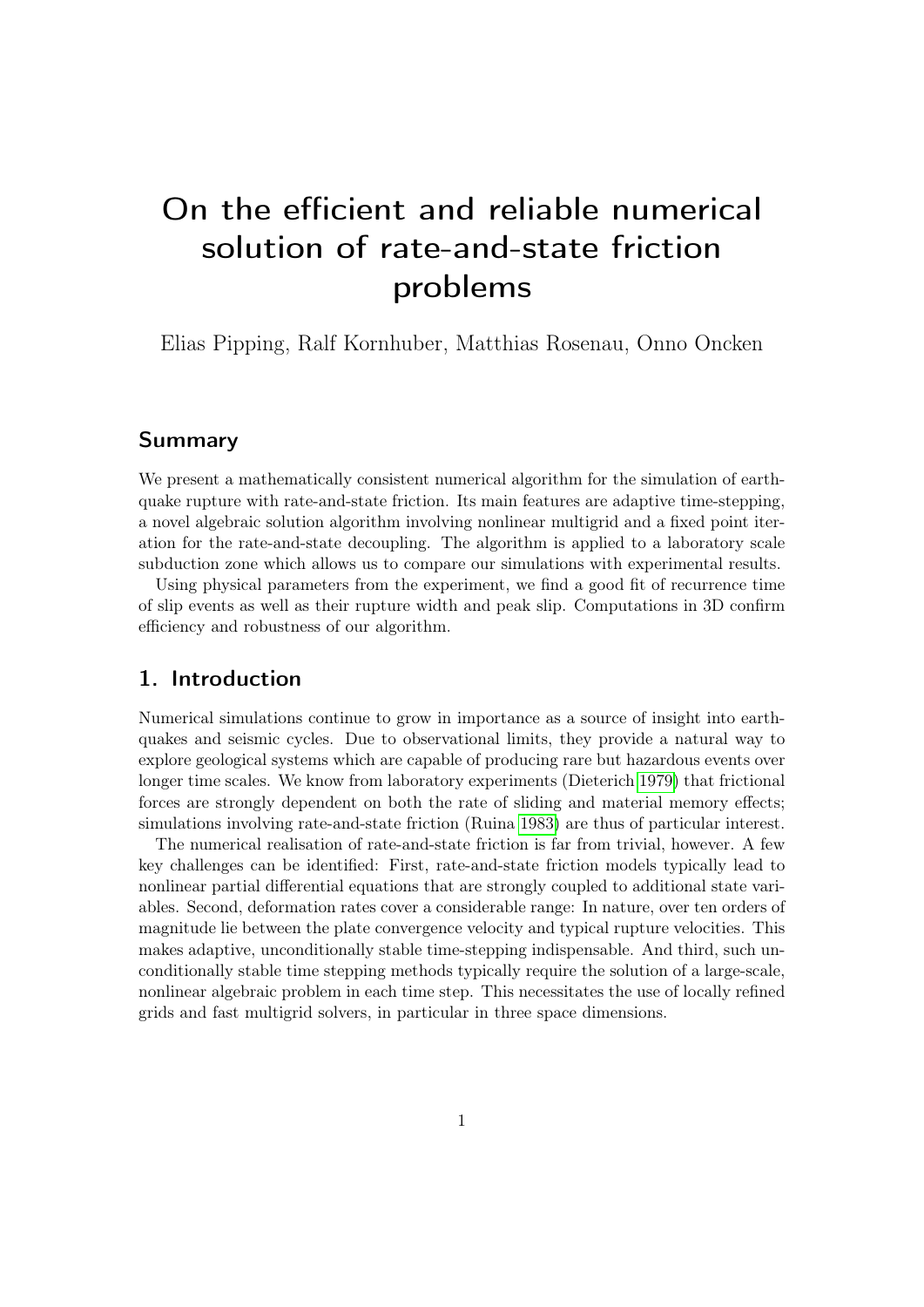Numerical simulations of earthquake rupture started in the 1970s (Andrews [1976;](#page-13-0) Das et al. [1977\)](#page-15-1) with a variety of methodological developments since (Cochard et al. [1994;](#page-13-1) Geubelle et al. [1995;](#page-15-2) de la Puente et al. [2009\)](#page-16-0) only to mention a few.

Past developments involving rate-and-state friction include the use of boundary element methods which are well-suited for homogeneous problems (Perrin et al. [1995;](#page-16-1) Lapusta et al. [2000;](#page-16-2) Lapusta et al. [2009;](#page-16-3) Kaneko et al. [2010;](#page-15-3) Barbot et al. [2012\)](#page-13-2), spectral elements (Kaneko et al. [2008\)](#page-15-4) and discontinuous Galerkin for a regularised model (Pelties et al. [2014\)](#page-16-4) as spatial discretisation schemes. To discretise in time, implicit methods have already been employed on a few occasions (Pelties et al. [2014\)](#page-16-4) and in addition to adaptivity (Liu et al. [2005\)](#page-16-5), a physically motivated step size control has seen repeated use (Lapusta et al. [2000;](#page-16-2) Lapusta et al. [2009;](#page-16-3) Kaneko et al. [2010;](#page-15-3) Barbot et al. [2012\)](#page-13-2)

These approaches have successfully reproduced a rich spectrum of earthquake and slowslip-related behaviour (Liu et al. [2005;](#page-16-5) Lapusta et al. [2009\)](#page-16-3) or spatial, temporal variations of seismic slip evolution on seismogenic faults (Lapusta et al. [2000;](#page-16-2) Kato [2004;](#page-15-5) Kaneko et al. [2010;](#page-15-3) Kato [2014\)](#page-15-6), and fast velocity-weakening (Ampuero et al. [2008\)](#page-13-3) demonstrating the strengths of the strategies applied.

Past developments have not, however, attempted to appropriately resolve the mathematical coupling intrinsic to the rate-and-state components of the constitutive law. Merging algebraic solution with discretisation, only a fixed number of updates is applied and accuracy is regulated by adapting the corresponding time step (Perrin et al. [1995;](#page-16-1) Kaneko et al. [2008;](#page-15-4) Pelties et al. [2014\)](#page-16-4).

In this article, we present a novel solver for the numerical simulation of viscoelastic deformation subject to rate-and-state friction as it occurs, e.g. in subduction zones. The solver is mathematically consistent in the sense that it resolves the rate-and-state coupling up to any prescribed tolerance. Its main features are: Adaptive time-stepping based on an implicit Newmark scheme (Newmark [1959\)](#page-16-6) to resolve almost instantaneous slip events; finite elements with local mesh refinement guided by predefined seismogenic zones to resolve complex geometries and spatial heterogeneities; a fast, reliable algebraic solution procedure involving a fixed-point iteration (Pipping et al. [2013;](#page-16-7) Pipping [2014\)](#page-16-8) and a non-smooth Newton multigrid solver (Gräser [2011;](#page-15-7) Pipping [2014;](#page-16-8) Gräser et al. [2016\)](#page-15-8).

The efficiency and reliability of our numerical solver and in particular the interplay of the fixed-point iteration with adaptive time-stepping is demonstrated through numerical sample computations. We validate our algorithm through a comparison of 2D simulations of a laboratory-scale subduction zone setting with experimental results, similar to (Corbi et al. [2013;](#page-15-9) van Dinther et al. [2013\)](#page-15-10). The experimental results are obtained through analogue modelling (Rosenau et al. [2009;](#page-16-9) Rosenau et al. [2010\)](#page-16-10). Computations in three space dimensions indicate the potential of our approach for future real-world simulations.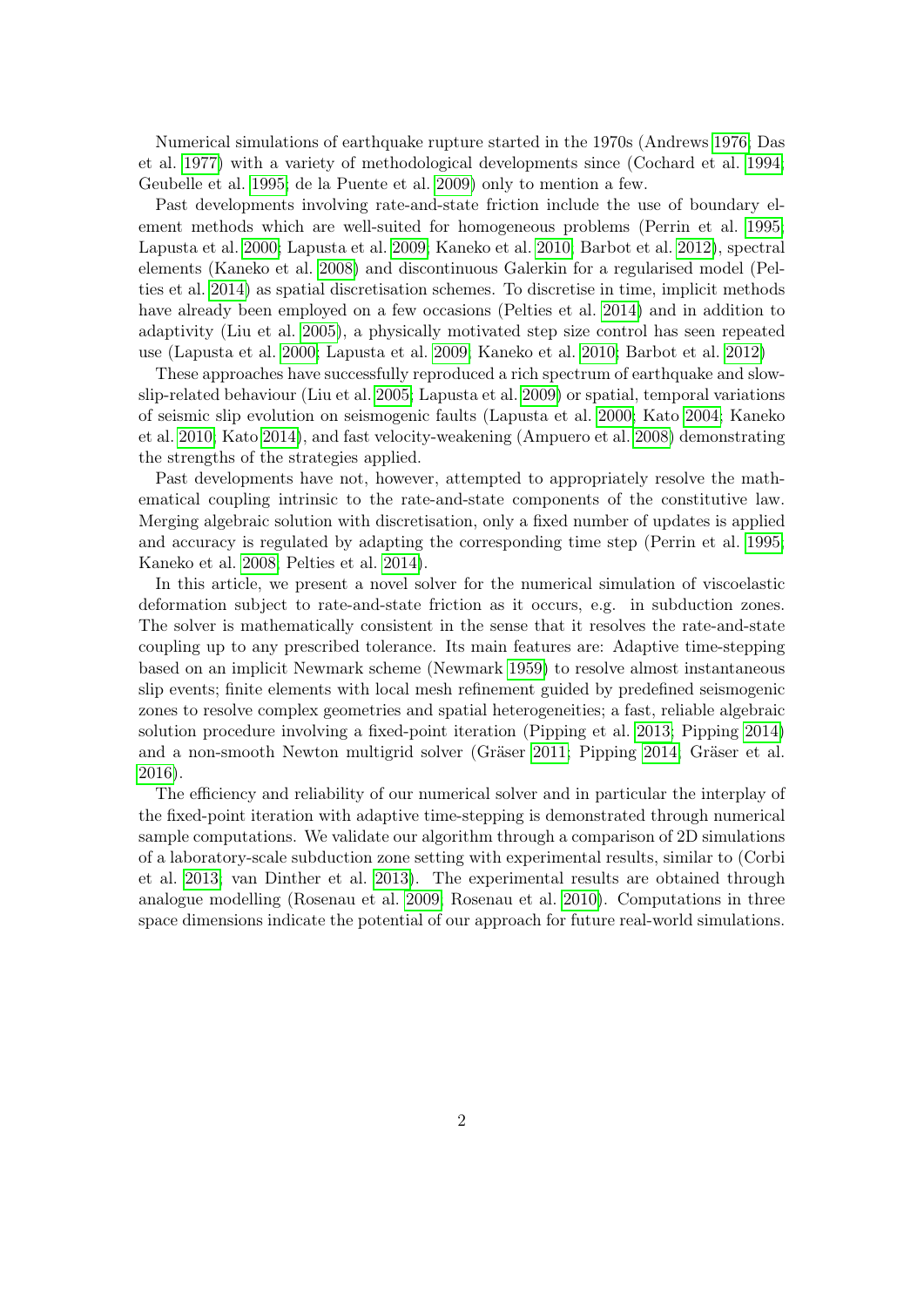# 2. Mathematical model and numerical solver

#### Equations of motion

We consider a linearly viscoelastic Kelvin-Voigt body that slides on top of a rigid foundation, subject to rate-and-state friction. To obtain a mathematical model, we introduce the tensors of viscosity and elasticity  $\mathcal A$  and  $\mathcal B$  and take the foundation as a frame of reference. We can then eliminate stress from the momentum balance equation to obtain the initial value problem

<span id="page-2-3"></span>
$$
\nabla \cdot \left[ \mathcal{A} \varepsilon(\dot{u}) + \mathcal{B} \varepsilon(u) \right] + b = \rho \ddot{u} \tag{1}
$$

with unknown displacement u (we denote by  $\varepsilon$  the strain, by b the body forces, and by  $\rho$  the mass density). On three different parts of the boundary, we prescribe the velocity, normal forces, and rate-and-state friction.

#### Rate-and-state friction

By rate-and-state friction we mean here the law

$$
\mu(V,\theta) = a \sinh^{-1}\left(\frac{V}{2V_{\theta}}\right) \quad \text{with} \quad V_{\theta} = V_{*} \exp\left(-\frac{\mu_{*} + b \log(\theta V_{*}/L)}{a}\right) \tag{2}
$$

presented in (Rice et al. [1996\)](#page-16-11) as a regularisation of the equation

$$
\mu(V,\theta) = a \log \left(\frac{V}{V_{\theta}}\right) = \mu_* + a \log \frac{V}{V_*} + b \log \frac{\theta V_*}{L}
$$
\n(3)

(see (Marone [1998\)](#page-16-12) for a historical overview), complemented by the evolution equation

<span id="page-2-1"></span><span id="page-2-0"></span>
$$
\dot{\theta} = 1 - \frac{\theta V}{L} \tag{4}
$$

commonly referred to as the ageing law.

The equations [\(2\)](#page-2-0) and [\(4\)](#page-2-1) relate the coefficient of friction  $\mu$  to the sliding velocity V and a material state variable  $\theta$ . They contain two reference quantities  $\mu_*$  and  $V_*$  as well as three parameters: The influence of the sliding rate is controlled by  $a$ , the state effect is controlled by b and the length L determines how quickly  $\theta$  evolves in time or, in more physical terms: A sudden increase in slip velocity causes an a-fold increase in sliding friction (called the *direct velocity effect*) followed by a b-fold decrease to a new steady-state friction over a characteristic slip distance L (Scholz [1998\)](#page-17-1).

In our continuum mechanical setting, a condition of the type [\(2\)](#page-2-0) can be used to constrain the shear stress magnitude  $|\sigma_t|$  through the sliding velocity magnitude  $|\dot{u}_t|$  (as well as the normal stress  $\sigma_n$  and cohesion C) and vice versa by virtue of the equation

<span id="page-2-2"></span>
$$
|\boldsymbol{\sigma}_t| = \mu(|\dot{\boldsymbol{u}}_t|, \theta)|\sigma_n| + C. \tag{5}
$$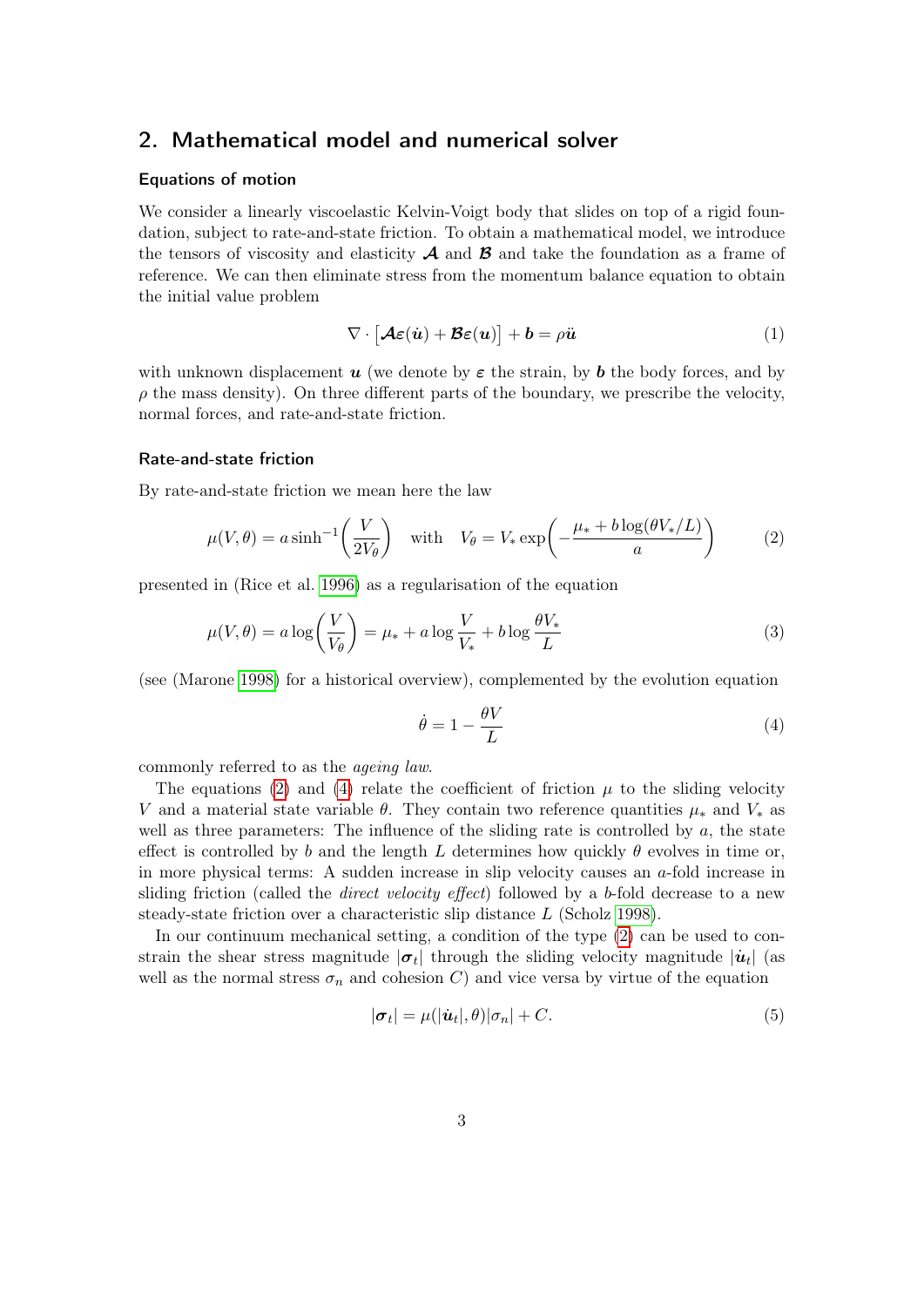<span id="page-3-0"></span>The sliding velocity vector  $\dot{u}_t$  should, moreover, be aligned with the tangential stress  $\sigma_t$ , which is to say

$$
-|\dot{\boldsymbol{u}}|\boldsymbol{\sigma}_t = |\boldsymbol{\sigma}_t|\dot{\boldsymbol{u}}.\tag{6}
$$

Under sufficient pressure, finally, it can be assumed that no normal displacement occurs (neither penetration nor separation), so that we can completely determine  $\dot{u}$  from  $\sigma_t$  and need not distinguish between the velocity vector  $\dot{u}$  and its tangential component  $\dot{u}_t$ . We can thus simply write  $|\dot{u}|$  for the sliding rate V.

By combining the assumptions [\(5\)](#page-2-2) and [\(6\)](#page-3-0) and extending them in a natural way to the case where  $\dot{u} = 0$  (so that  $\dot{u}$  does not have a direction), we obtain

$$
-\boldsymbol{\sigma}_t = \frac{\mu(|\dot{\boldsymbol{u}}|,\theta)|\sigma_n| + C}{|\dot{\boldsymbol{u}}|}\dot{\boldsymbol{u}} \qquad \qquad \text{if } \dot{\boldsymbol{u}} \neq 0 \tag{7}
$$

$$
|\sigma_t| \le C \qquad \qquad \text{if } \dot{u} = 0. \tag{8}
$$

To summarise, we require

$$
\dot{\boldsymbol{u}} \cdot \boldsymbol{n} = 0 \tag{9}
$$

$$
-\boldsymbol{\sigma}_t = \frac{\mu(|\dot{\boldsymbol{u}}|, \theta)|\sigma_n| + C}{|\dot{\boldsymbol{u}}|} \dot{\boldsymbol{u}} \quad \text{if } \dot{\boldsymbol{u}} \neq 0 \tag{10}
$$

<span id="page-3-3"></span><span id="page-3-1"></span>
$$
|\boldsymbol{\sigma}_t| \le C \qquad \text{if } \dot{\boldsymbol{u}} = 0
$$

$$
\dot{\theta} = 1 - \frac{\theta |\dot{\boldsymbol{u}}|}{L} \qquad (11)
$$

on the contact surface, where  $n$  denotes the outer normal.

## Numerical solver

We interpret [\(1\)](#page-2-3) and [\(10\)](#page-3-1) in a weak sense to obtain a variational formulation of the displacement equation (see, e.g., Kikuchi et al. [1988,](#page-16-13) Sections 2.5, 10.2 or 10.3). The displacement equation can then be written as

<span id="page-3-2"></span>
$$
\ell = \mathcal{M}\ddot{\mathbf{u}} + \mathcal{C}\dot{\mathbf{u}} + \mathcal{K}\mathbf{u} + Dj^{(\theta)}(\dot{\mathbf{u}})
$$
(12)

with the linear operators  $M$ , C, and K representing mass, viscosity and elasticity (the use of operators in place of bilinear forms is justified, e.g., in Rudin [1973,](#page-17-2) Chapter 12), a linear functional  $\ell$  representing external forces, and the derivative  $Dj^{(\theta)}$  of a nonlinear functional  $j^{(\theta)}$  representing friction. More precisely, this functional is given by a boundary integral

$$
j^{(\theta)}(\dot{\mathbf{u}}) = \int_{\Gamma_C} \left[ \int_0^{|\dot{\mathbf{u}}|} \mu(v,\theta) |\sigma_n| + C \, dv \right] d\Gamma_C \tag{13}
$$

over a state-dependent dissipation potential along the prescribed contact surface  $\Gamma_{\mathcal{C}}$ . This abstract reformulation of [\(1\)](#page-2-3) and [\(10\)](#page-3-1) allows to use convexity in the construction of fast nonlinear multigrid solvers after discretisation (Pipping et al. [2013;](#page-16-7) Pipping [2014\)](#page-16-8).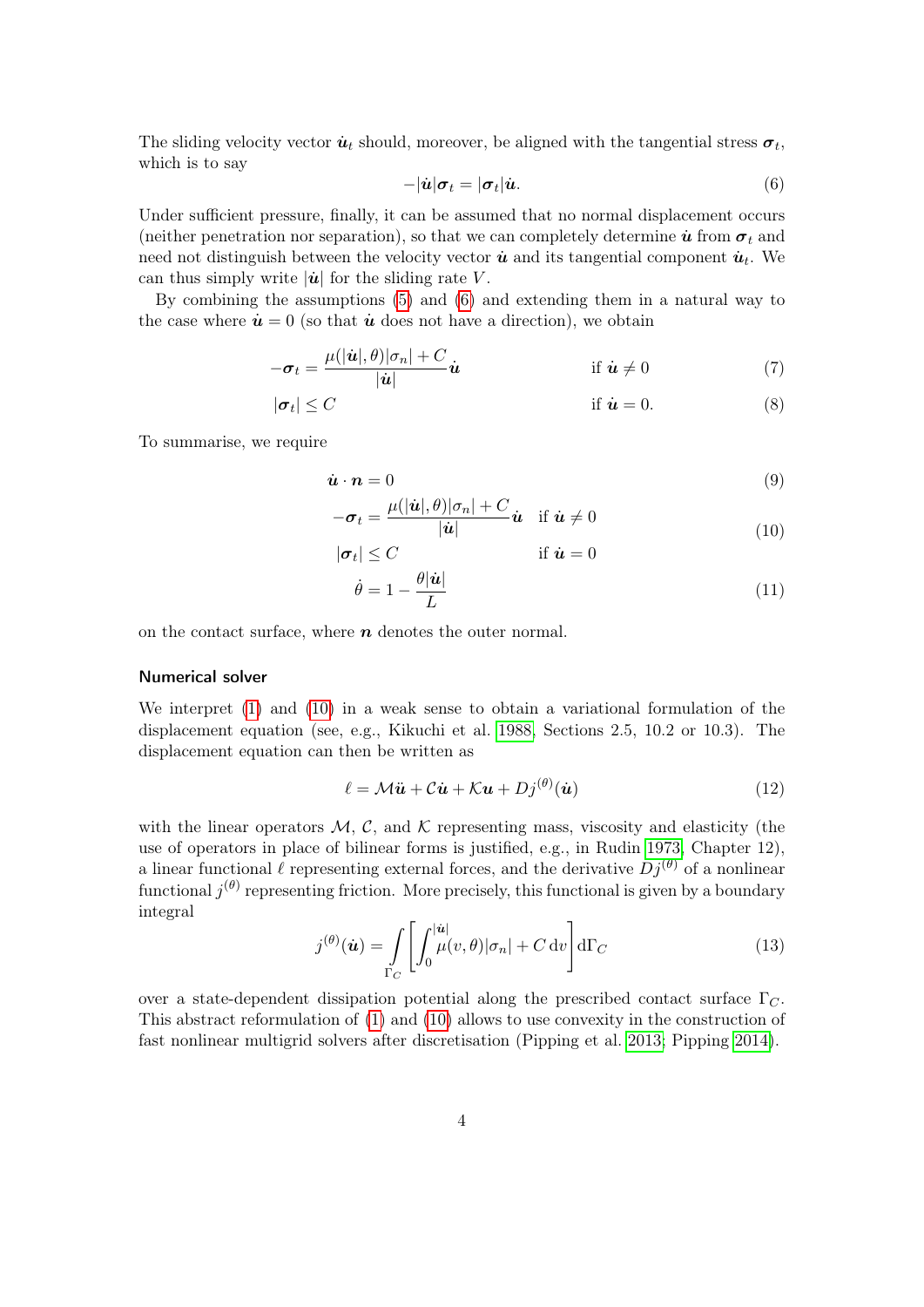Our numerical routine proceeds as follows: We use an implicit Newmark scheme (Newmark [1959\)](#page-16-6) to discretise [\(12\)](#page-3-2) in time and piecewise affine finite elements to discretise in space. The resolution of the finite element mesh is controlled through the distance from the seismogenic zone by means of successive local refinement (see figures [2](#page-6-0) and [8](#page-12-0) below).

The time step is self-adaptively chosen by a simple step doubling strategy. More precisely, coarsening is performed by comparing the approximation of the state field resulting from two steps with a given time step size  $\tau$  and the approximation resulting from one step with the step size  $2\tau$ . If the distance of these two approximations falls below a threshold  $\delta$  then the new guess for the time step is  $2\tau$ . This process is repeated until the distance of two such approximations exceeds  $\delta$ . If no coarsening takes place then refinement is performed in a similar fashion. The distance between two states  $\theta$  and  $\theta$  is measured by the dimensionless quantity

$$
d(\tilde{\theta}, \theta) = \frac{1}{|\Gamma_C|^{1/2}} \left( \int_{\Gamma_C} \left( \log \frac{\tilde{\theta}}{\theta} \right)^2 \right)^{1/2} \tag{14}
$$

which is a scaled  $L^2$  norm of the difference of the transformations  $\alpha = \log(\theta V_*/L)$  and  $\tilde{\alpha} = \log(\tilde{\theta} V_*/L)$ . Note that this transformation is motivated by mathematical analysis in (Pipping et al. [2013\)](#page-16-7).

Discretisation in time and space leaves us with a sequence of spatial problems

$$
\underline{\boldsymbol{b}}_n + \underline{\mathcal{M}} \big( \frac{2}{\tau_n} \dot{\underline{\boldsymbol{u}}}_{n-1} + \ddot{\underline{\boldsymbol{u}}}_{n-1} \big) - \underline{\mathcal{K}} \big( \underline{\boldsymbol{u}}_{n-1} + \frac{\tau_n}{2} \dot{\underline{\boldsymbol{u}}}_{n-1} \big) \n= \bigg( \frac{2}{\tau_n} \underline{\mathcal{M}} + \underline{\mathcal{C}} + \frac{\tau_n}{2} \underline{\mathcal{K}} \bigg) \dot{\underline{\boldsymbol{u}}}_n + D_{\underline{\boldsymbol{j}}}^{(\theta_n)} (\dot{\underline{\boldsymbol{u}}}_n) \tag{15}
$$

with matrices in place of operators, vectors instead of linear functionals, and time-step sizes  $\tau_n$ . By assuming the sliding velocity to be constant in [\(11\)](#page-3-3) over the course of a single time step and approximating it through  $|\dot{\mathbf{u}}_{n-1/2}|$  with

<span id="page-4-2"></span><span id="page-4-1"></span><span id="page-4-0"></span>
$$
\dot{\mathbf{u}}_{n-1/2} = \frac{\dot{\mathbf{u}}_{n-1} + \dot{\mathbf{u}}_n}{2},\tag{16}
$$

we obtain an explicitly solvable ordinary differential equation of the form

$$
\dot{\theta} = 1 - \frac{\theta |\dot{u}_{n-1/2}|}{L} \quad \text{with} \quad \theta(t_{n-1}) = \theta_{n-1} \tag{17}
$$

at every basal grid node. Overall, this procedure leaves us with a state-dependent con-straint [\(15\)](#page-4-0) on the velocity  $\dot{u}$  and a velocity-dependent constraint [\(17\)](#page-4-1) on the state  $\theta$ .

The straight-forward approach of inserting the analytical solution to [\(17\)](#page-4-1) into the velocity constraint [\(15\)](#page-4-0), whereby  $\theta$  would be eliminated, is not constructive since the resulting problem does not enjoy any convexity properties: The right-hand side of the state evolution equation [\(17\)](#page-4-1) is not monotone with respect to the velocity  $|\dot{\mathbf{u}}_{n-1/2}|$ . In comparison with the separate problems [\(15\)](#page-4-0) and [\(17\)](#page-4-1), the resulting problem would thus be very difficult to solve. If we treat  $\theta$  as known, instead, we obtain a solvable problem.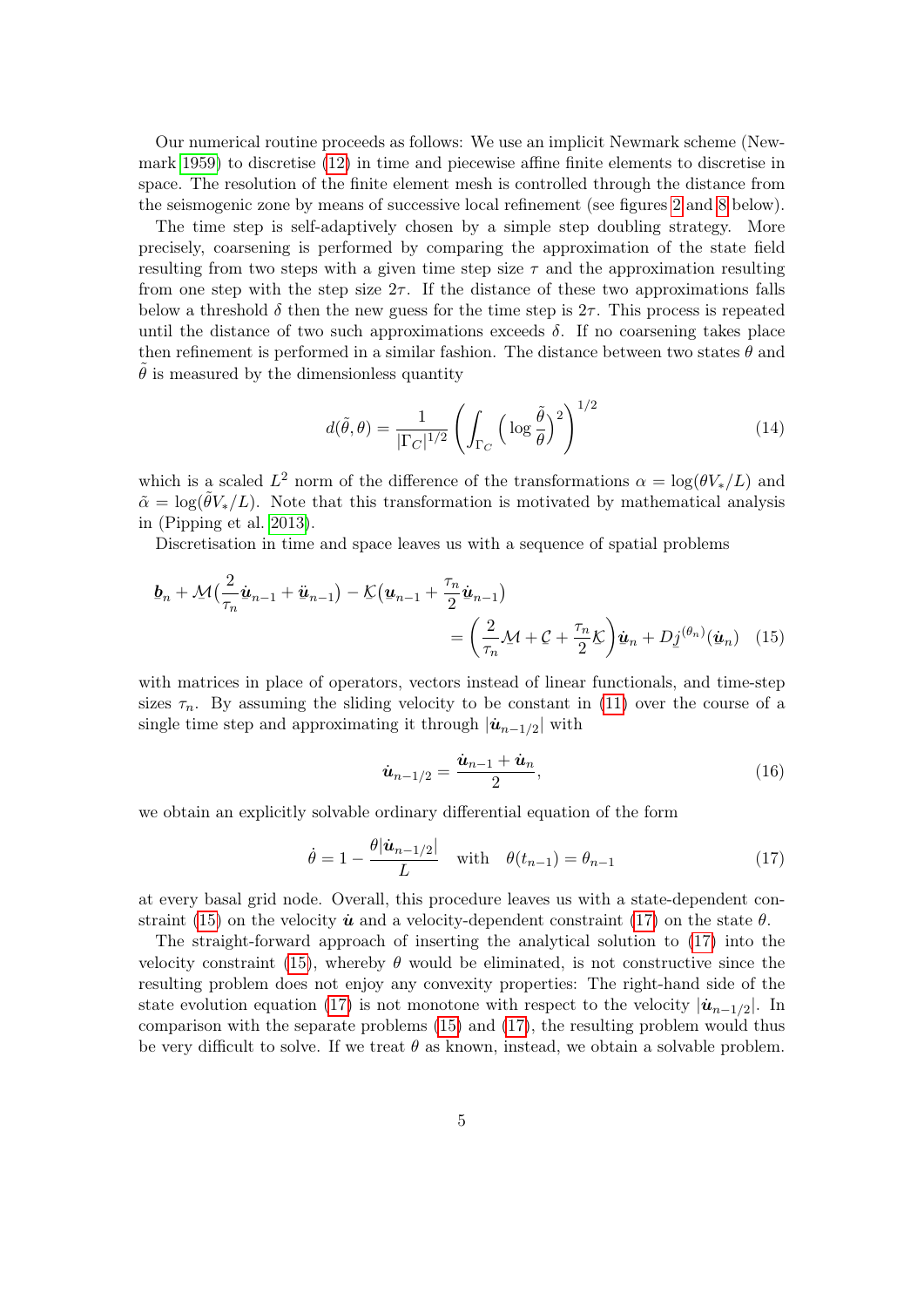<span id="page-5-0"></span>

Figure 1: A subduction zone model.

The fact that  $\theta$  is unknown can now be accounted for through a fixed-point iteration: Starting from a prediction  $\theta_n^0$  for the new state  $\theta_n$ , we can compute a corresponding velocity  $\dot{u}_n^1$  according to [\(15\)](#page-4-0), then compute a corresponding state  $\theta_n^1$  from [\(17\)](#page-4-1),

<span id="page-5-1"></span>
$$
\theta_n^{k-1} \mapsto \dot{\boldsymbol{u}}_n^k \quad \text{via (15)}
$$
\n
$$
\dot{\boldsymbol{u}}_n^k \mapsto \theta_n^k \quad \text{via (17)}
$$
\n(18)

and continue in this manner until both quantities cease to change. More precisely, the iteration is terminated with the result  $\theta_n^k$  once the stopping criterion

$$
d(\theta_n^k, \theta_n^{k-1}) \le \varepsilon \tag{19}
$$

is met for given fixed point tolerance  $\varepsilon > 0$ .

This fixed-point approach is particularly convenient because the evaluation of the corresponding states  $\theta_n^k$  can be carried out in closed form, while the velocities  $\dot{u}_n^k$  can be computed iteratively by fast and reliable truncated nonsmooth Newton multigrid methods (Gräser [2011;](#page-15-7) Gräser et al. [2009a;](#page-15-11) Gräser et al. [2013;](#page-15-12) Gräser et al. [2009b\)](#page-15-13). Here, each step consists of nonlinear Gauß-Seidel smoothing (Gräser et al. [2016;](#page-15-8) Pipping [2014\)](#page-16-8) and 5 steps of a standard  $V(3,3)$ -cycle (3 pre- and 3 postsmoothing steps) with a linear Gauß-Seidel smoother and 10 levels resulting from local adaptive refinement in the predefined seismogenic zone. The computational effort for each truncated nonsmooth Newton multigrid step thus increases linearly with the number of unknowns.

As an alternative, one could decouple rate and state by using the known vector  $\dot{u}_{n-1}$ in place of  $\dot{\mathbf{u}}_{n-1/2}$  defined in [\(16\)](#page-4-2). However, explicit discretisations typically suffer from instabilities that necessitate very small time steps to be made, thereby more than cancelling the benefits of the non-coupling: In the numerical experiments presented in the following section, such an explicit scheme leads to nearly twice as much computational effort as our fixed-point approach.

## 3. 2D simulations on the laboratory scale

### 3.1. Numerical simulations of seismic cycles

As a particular case of a sliding body, we now consider a laboratory-scale analogue (Rosenau et al. [2009;](#page-16-9) Rosenau et al. [2010\)](#page-16-10) of a subduction zone shown in figure [1:](#page-5-0) A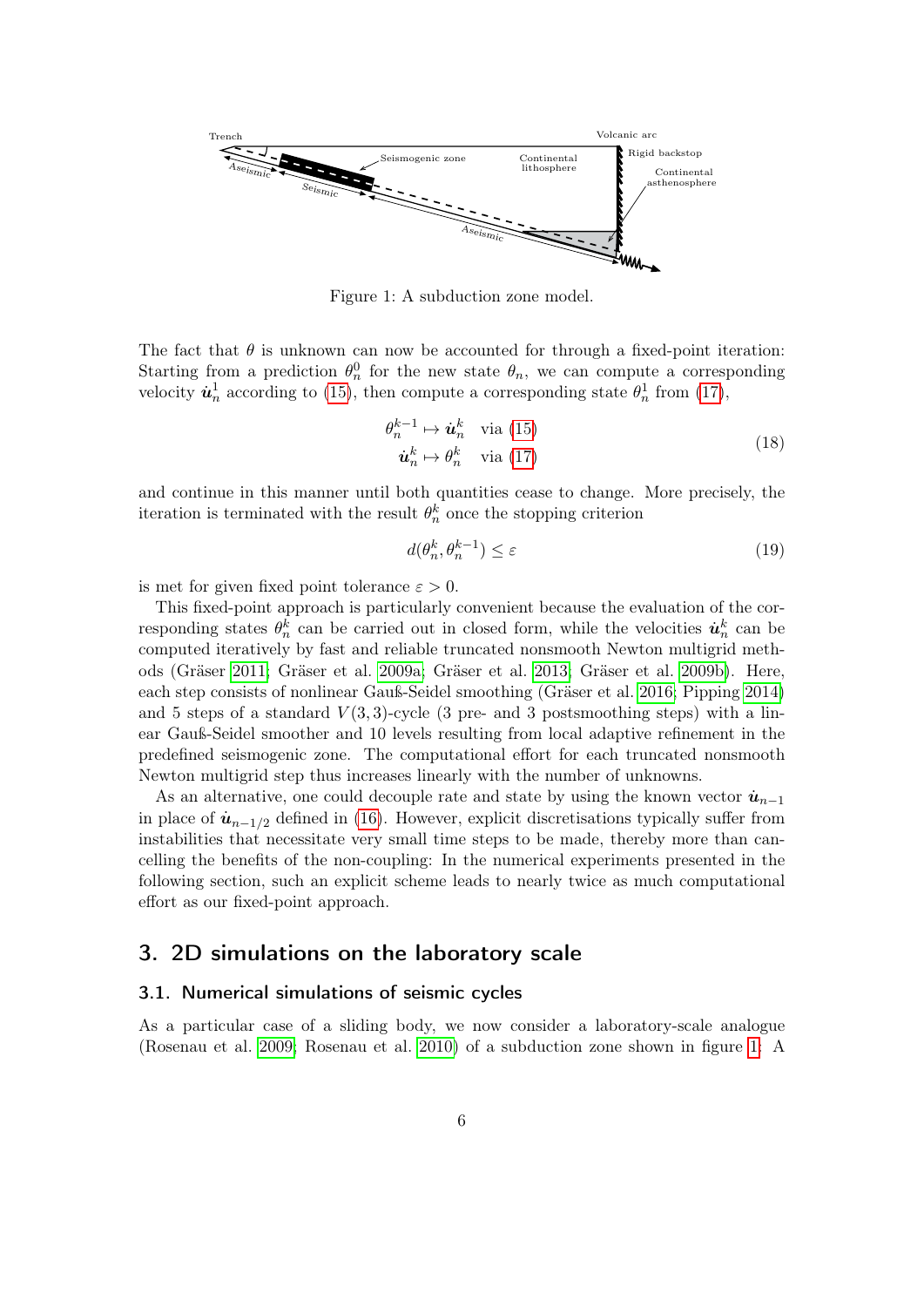<span id="page-6-0"></span>



(b) Zoom into strong refinement at seismogenic zone.

Figure 2: Computational domain for 2D simulations on the laboratory scale.

wedge of viscoelastoplastic, rate-strengthening material is driven against a rigid backstop by means of a moving base.

The wedge measures 1 m in length, 27 cm in depth, and 10 cm in width (this dimension is neglected here) with a dipping angle of approximately 15<sup>°</sup>. Its lower 6 cm are particularly viscous; further up the base, a block of rate-weakening material serves as the seismogenic zone. This block is 4 cm thick (we treat this thickness as zero), measures 20 cm along the base, and ends 35 cm from the trench, measured along the surface.

For the bulk of the material, we use the Kelvin-Voigt model of viscoelasticity, as explained in the previous section. As boundary conditions, we prescribe zero traction forces on the surface, rate-and-state friction at the base, and a time dependent velocity vector  $v(t)$  that is parallel to the base at the vertical edge of the wedge. More precisely,

<span id="page-6-1"></span>

Figure 3: Vertical surface displacement relative to a time average, 15 cm, 30 cm, and 45 cm from the trench.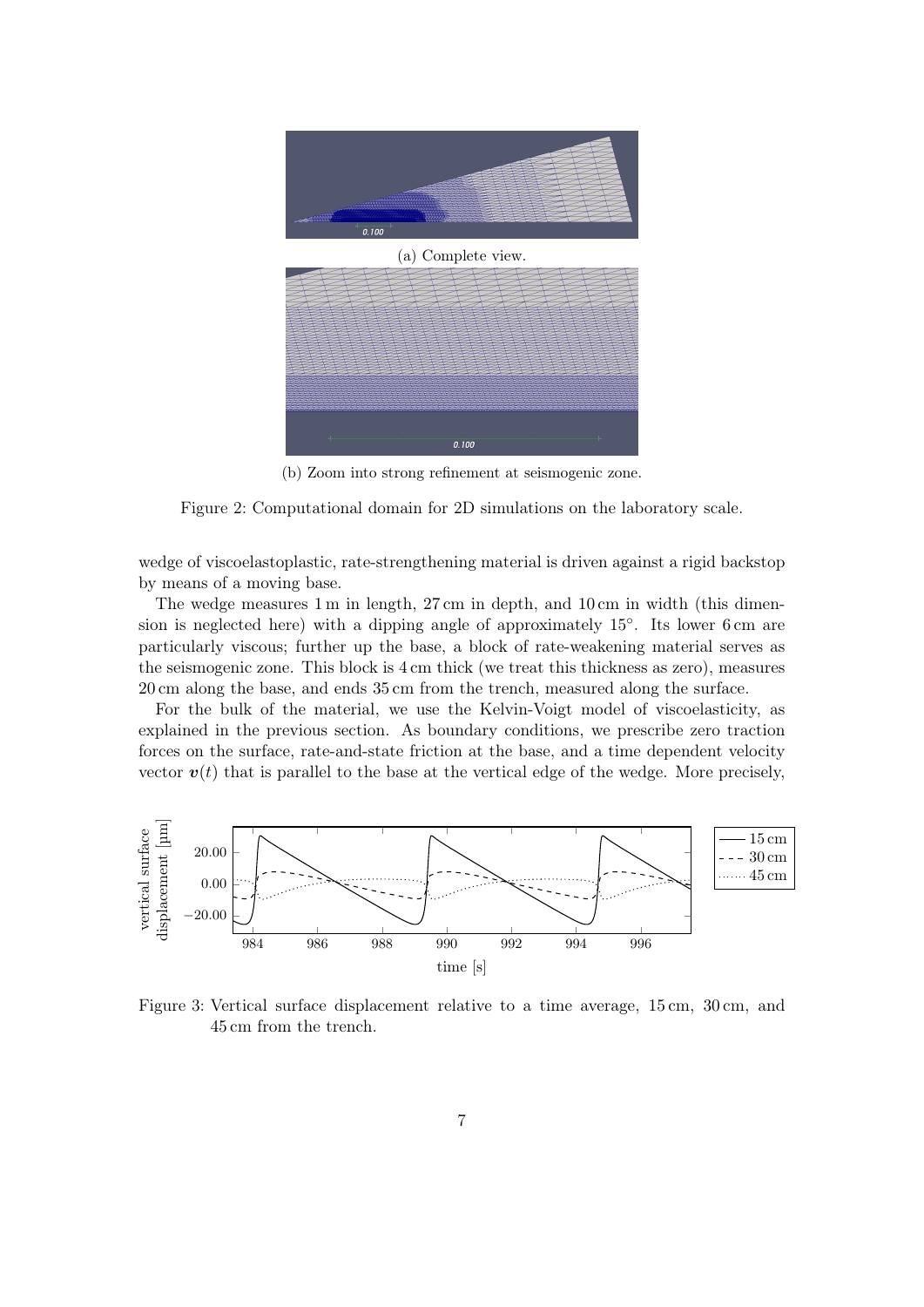<span id="page-7-0"></span>

(b) Zoom into the last event.

Figure 4: Isolines of the basal slip rate relative to plate convergence.

we prescribe  $|\boldsymbol{v}(t)| = \frac{1}{2}$  $\frac{1}{2}v_0(1-\cos(\pi t/t_0))$  for  $t \leq t_0$  and  $|\boldsymbol{v}(t)| = v_0$  for  $t \geq t_0$  with  $t_0 = 100$  s and the plate convergence velocity  $v_0$ . Note that the choice of the transient velocity for  $t \leq t_0$  does not influence the behaviour for large times t as they are of interest here.

Since slip events can be expected to nucleate on the rate-weakening patch, we choose to resolve it particularly well with our computational mesh as shown in figure [2.](#page-6-0)

In order to allow for a comparison of our numerical simulation with the laboratory experiments presented in (Rosenau et al. [2009;](#page-16-9) Rosenau et al. [2010\)](#page-16-10), we take parameters from the physical setup whenever available. The only exception is a smaller bulk modulus accounting for plasticity effects in our elastic material law. The unknown rate-and-state parameters have to be selected by educated guessing from the experimentally determined range of values. An overview of all material parameters is given in table [1.](#page-14-0) We note that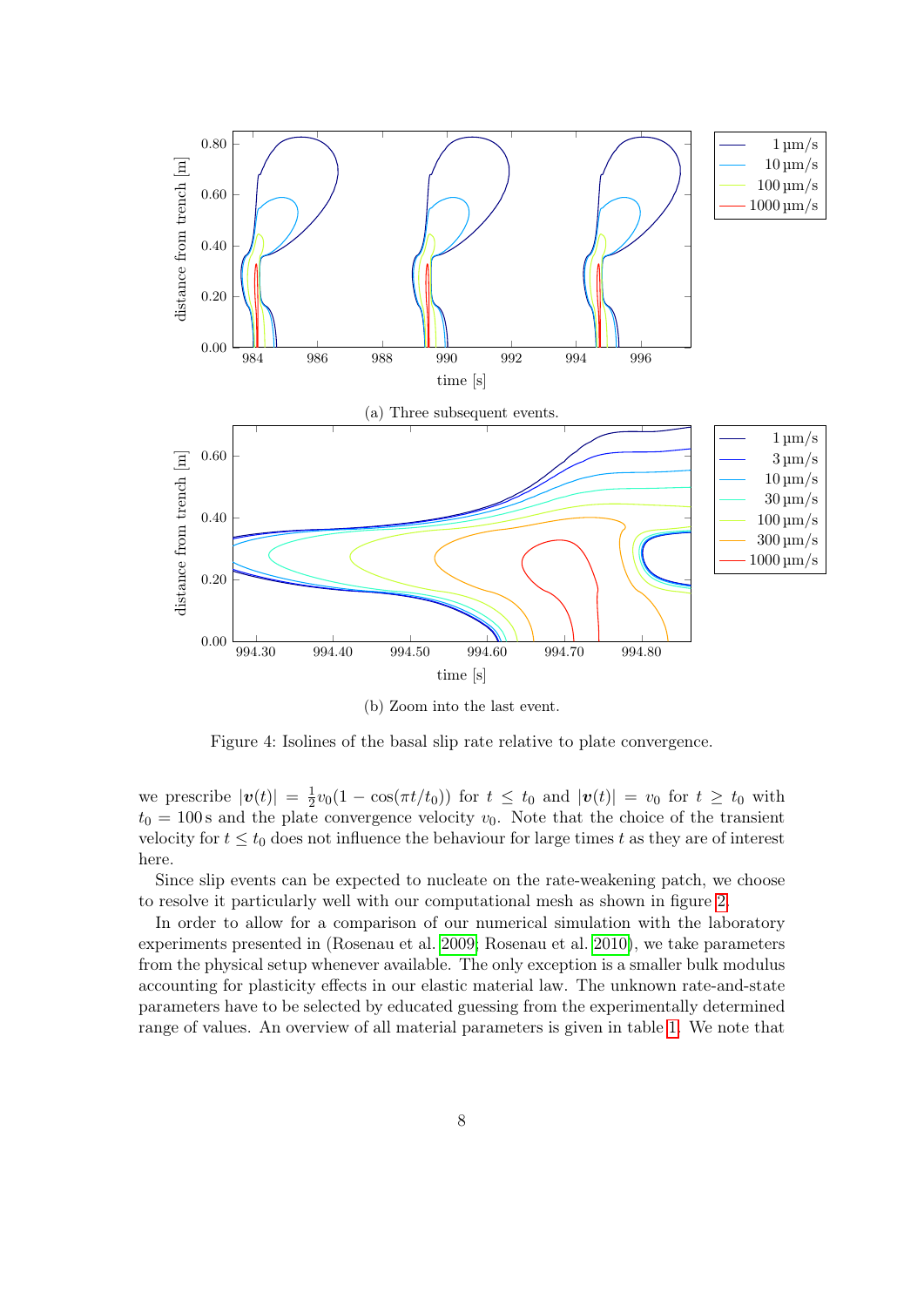the computational results are rather sensitive with respect to  $b - a$  and only moderately dependent on variations of a and  $L$  in the seismogenic zone. Further quantitative investigation of rate-and-state parameters will be the subject of future research.

Our simulations show the expected qualitative behaviour: The surface subsides near the trench and then rises abruptly, repeatedly and periodically. This is illustrated in figure [3,](#page-6-1) where the evolution of the vertical surface displacement relative to a time average is shown at three different points on the surface. The largest near-instantaneous upward motion is observed above the seismogenic zone (15 cm). Less pronounced displacement occurs further from the trench, first in the same direction  $(30 \text{ cm})$  and finally in the opposite, downward direction (45 cm).

A different perspective is taken in figure [4,](#page-7-0) which shows how the the slip rate evolves in time along the base. More precisely, figure [4a](#page-7-0) shows four isolines of the difference between the basal slip rate and plate convergence in the space time plane. We identify three perfectly periodic slip events, which nucleate in the seismogenic zone, spread out, and produce considerable afterslip in the rate-strengthening areas. The last of the three events is shown again in detail in figure [4b,](#page-7-0) over a time interval of approximately 0.5 s. Note that the experimental resolution in (Rosenau et al. [2009;](#page-16-9) Rosenau et al. [2010\)](#page-16-10) was limited to one measurement per second and thus less than a single measurement within this period of time.

#### 3.2. Comparison with experimental results

For a comparison of our numerical simulation with the laboratory measurements presented in (Rosenau et al. [2009;](#page-16-9) Rosenau et al. [2010\)](#page-16-10), we collect statistical data from the experiment (with 50 events) and from the simulation (with 79). Apart from a few events that occur as the wedge passes through an initial transition period from stable loading to unstable sliding, there is no variability in the simulation — we see the same seismic cycle over and over again. This parallels the experimentally observed events, which, too, show little variation in frequency and magnitude.

In figure [5,](#page-8-0) experiment and simulation are compared through boxplots of three different quantities: From left to right, we consider recurrence time, rupture width, and peak slip. For the simulation, each box essentially reduces to a single bar because of the strong

<span id="page-8-0"></span>

Figure 5: Comparison of simulation and experiment: Tukey boxplots for recurrence time, rupture width, and peak slip.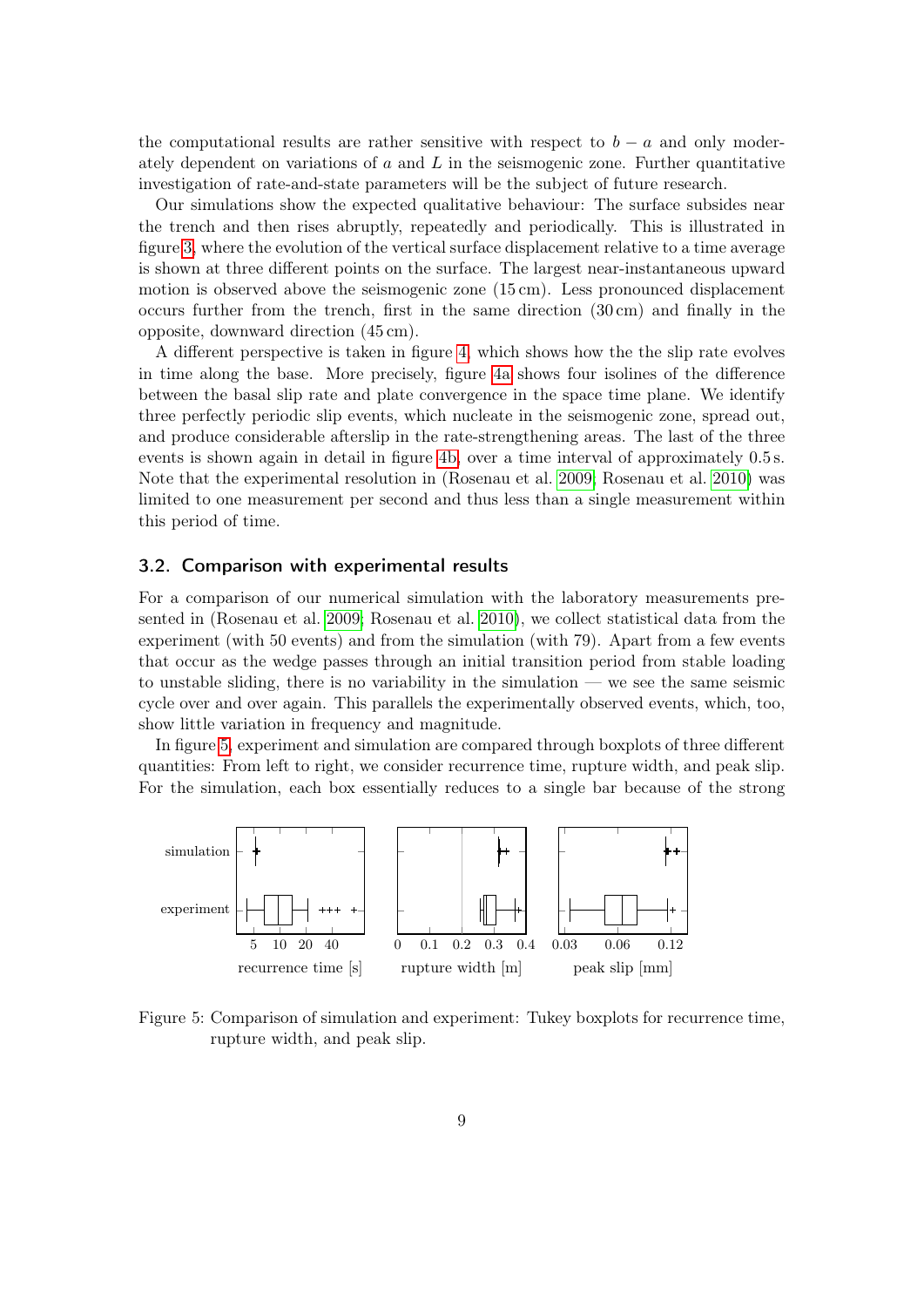periodicity, with a few outliers that occur over the course of the aforementioned transition period.

The recurrence times of simulated and observed events look quite similar: Although the median in the experiment is larger than in the simulation, it is so by less than a factor of two; moreover, the simulation falls within the range of experimental observations.

Agreement of rupture widths is very good: Simulated events exceed the median of the experimental results by less than 14 % for this quantity.

Peak slip is again similar for simulated and observed events: The simulated events fall within the range of observations and the peak slip median from the experiment is exceeded by less than a factor of two.

#### 3.3. Solver performance

We now report a few observations which illustrate the efficiency and robustness of the underlying numerical solver. We first concentrate on the performance of adaptive timestepping, then on the fixed-point scheme [\(18\)](#page-5-1) in combination with fast multigrid methods, and finally on some features of their interplay.

The first two plots in figure [6](#page-10-0) show how adaptive time-stepping captures the two different time scales of a seismic cycle. We focus on the three events that were already considered in figure [4a,](#page-7-0) now illustrated by isolines of the vertical surface displacement, relative to a time average. Observe how the occurrence of an event is accompanied by the fully automatic time step size reduction of two orders of magnitude.

Our algebraic solver consists of an (outer) fixed-point iteration [\(18\)](#page-5-1) in combination with (inner) multigrid iterations. The efficiency of this approach is illustrated in the final two plots of figure [6.](#page-10-0) Here, we show the number of required (outer) fixed-point iterations and the total number of (inner) multigrid iterations for each of the spatial problems. Observe that the required number of outer and inner iterations remains essentially constant over the entire time span: No more than five (outer) fixed-point iterations involving no more than a total of 16 (inner) multigrid steps are necessary to solve any of the spatial problems up to discretisation accuracy, even across multiple seismic cycles.

This kind of efficiency stems not only from the good convergence properties of the iterative algebraic solution procedure but also from a proper choice of the stopping criterion. We terminate the iteration once the difference of two subsequent iterates falls below a prescribed error tolerance  $\varepsilon$ . The optimal choice can be expected to be of the same order as the adaptive time-stepping tolerance, so that we choose them identical and equal to  $\varepsilon = 10^{-5}$ . An overly large tolerance would lead to just a single algebraic solution step and thus a simple predictor-corrector scheme but also require a significant reduction of the time step size in order to preserve the overall accuracy. A very small tolerance instead would cause additional fixed-point iterations to be made without an improvement of the overall accuracy, which would then be limited by the temporal discretisation error. These considerations are confirmed in figure [7,](#page-10-1) which shows the computational effort in terms of the overall number of multigrid steps over the prescribed error tolerance. A fixed point tolerance of about  $\varepsilon = 10^{-4}$  appears to be optimal which turns out to be close to the selected tolerance  $\varepsilon = 10^{-5}$  taken from the adaptive time stepping procedure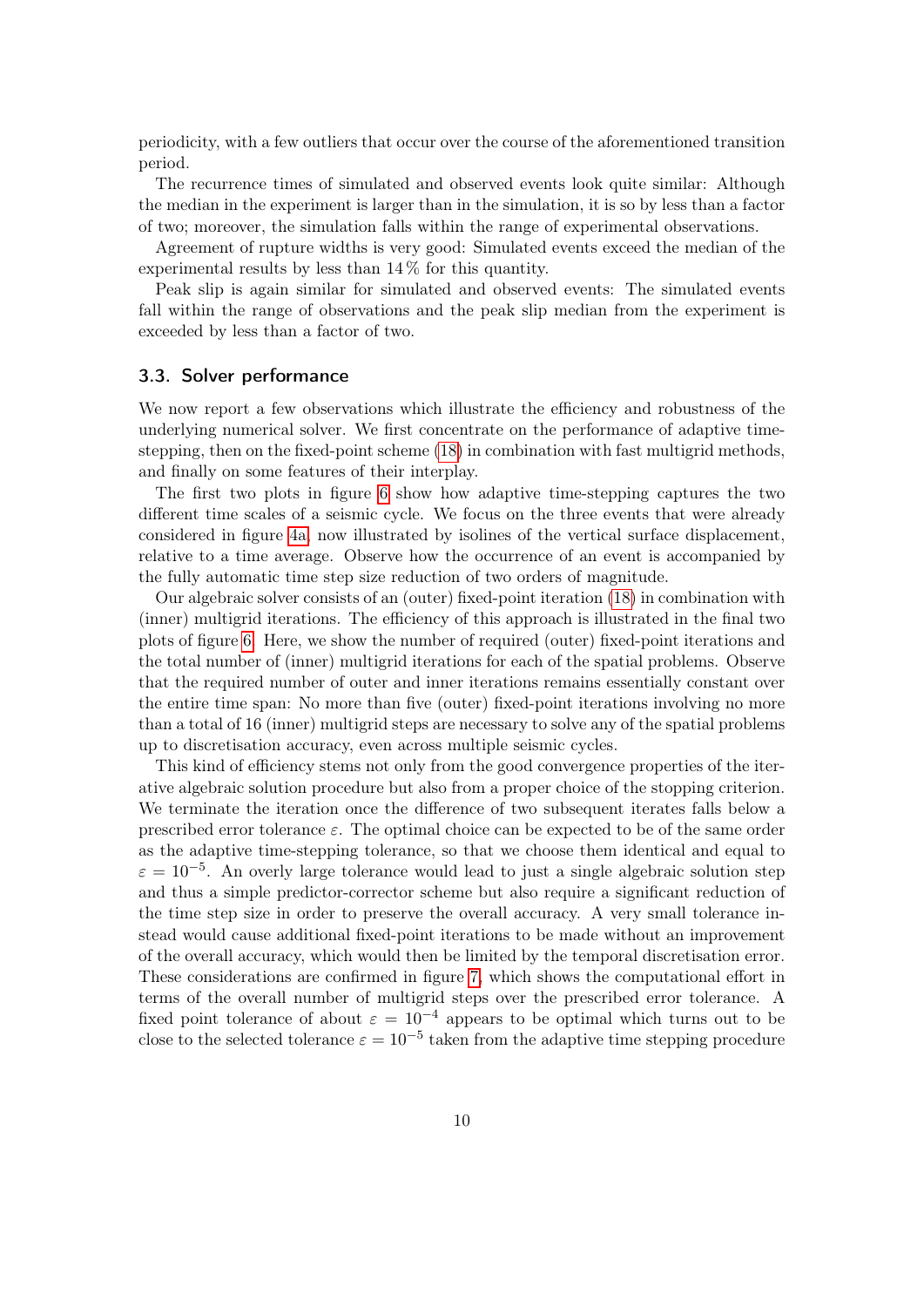<span id="page-10-0"></span>

Figure 6: From top to bottom: Vertical surface displacement (relative to a time average), time step size, outer fixed-point iterations and total number of inner multigrid iterations for each of the spatial problems.

<span id="page-10-1"></span>

fixed point tolerance

Figure 7: Computational effort (in terms of the total number of multigrid iterations) over the prescribed error tolerance  $\varepsilon$ .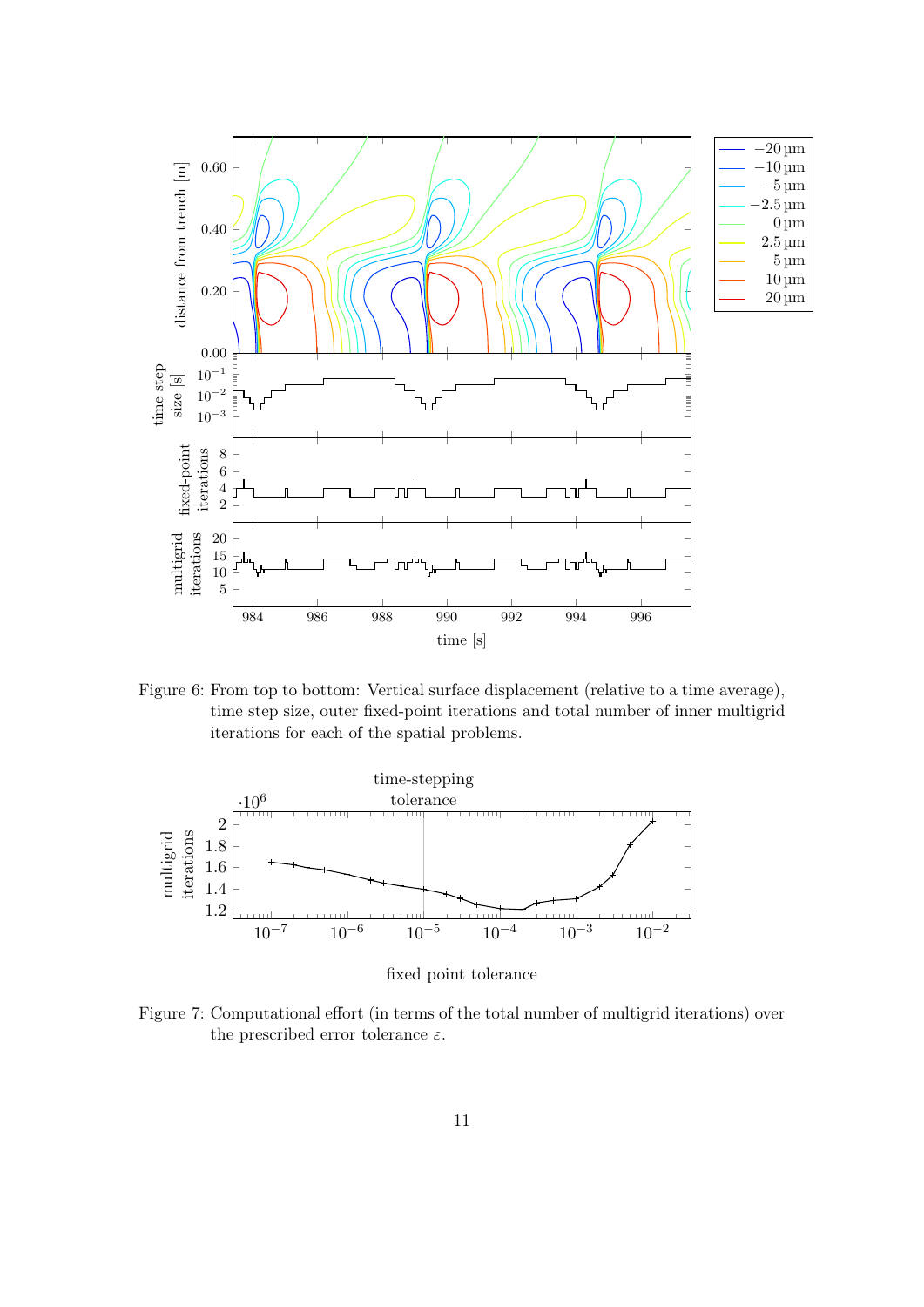as mentioned above.

# 4. 3D simulations

## 4.1. Numerical simulations of seismic cycles

To test our methodology in a three-dimensional setting, we consider the subduction zone geometry from figure [1](#page-5-0) again, but now increase its width from 10 cm to 60 cm. As a consequence, lateral effects can no longer be neglected. For the seismogenic zone, we introduce a trapezoidal patch starting at the same distance from the trench as in the 2D model, but now with a length of 15 cm on one side and 25 cm on the other. The trapezoidal shape is chosen in order to stabilise the point of nucleation.

In light of limited computational resources, we select a rather coarse spatial mesh with 51811 unknowns and cell diameters ranging from 0.5 cm to 30 cm as illustrated in figure [8.](#page-12-0) Nevertheless, convergence tests confirm that the corresponding accuracy already allows for qualitatively correct simulation results.

Figure [9](#page-12-1) shows spatial isolines of the difference between the basal slip rate and plate convergence along the seismogenic zone (whose outlines are shown in grey) during one seismic event. The different figures represent different snapshots, each taken 30 time steps after the other, starting from the first frame at approximately 991 s until the last frame approximately 0.46 s later. We see here how rupture nucleates on the boundary of the domain, accelerates and grows towards its center, where it is finally arrested.

#### 4.2. Solver performance

The performance of the numerical solver is essentially the same as in the 2D case. The topmost plot in figure [10](#page-13-4) illustrates the adaption of the time step to the final three slip events of the simulation. Note that, just like in the 2D case, the simulation shows perfectly periodic behaviour. The two lower plots in figure [10](#page-13-4) show that the number of outer fixed-point iterations remains essentially the same as in the 2D case.

# 5. Conclusion

We have presented a novel solution algorithm for the numerical simulation of viscoelastic deformation subject to rate-and-state friction in two and three space dimensions. Our numerical approach is not only fast (because it adapts to the temporal and spatial spacels of the problem) and robust (because a potential underresolution of algebraic problems is automatically compensated through a smaller time step size) but also flexible enough to allow for material heterogeneities, complex geometries, and future incorporation of additional sources of non-smoothness like contact or plasticity.

Application to a laboratory scale subduction zone provided quantitative agreement of 2D simulations with experiments. A qualitative comparison of our approach with published studies shows that our algorithm has good potential to capture a range of kinematic behaviours associated to the seismic cycle along various parts of the plate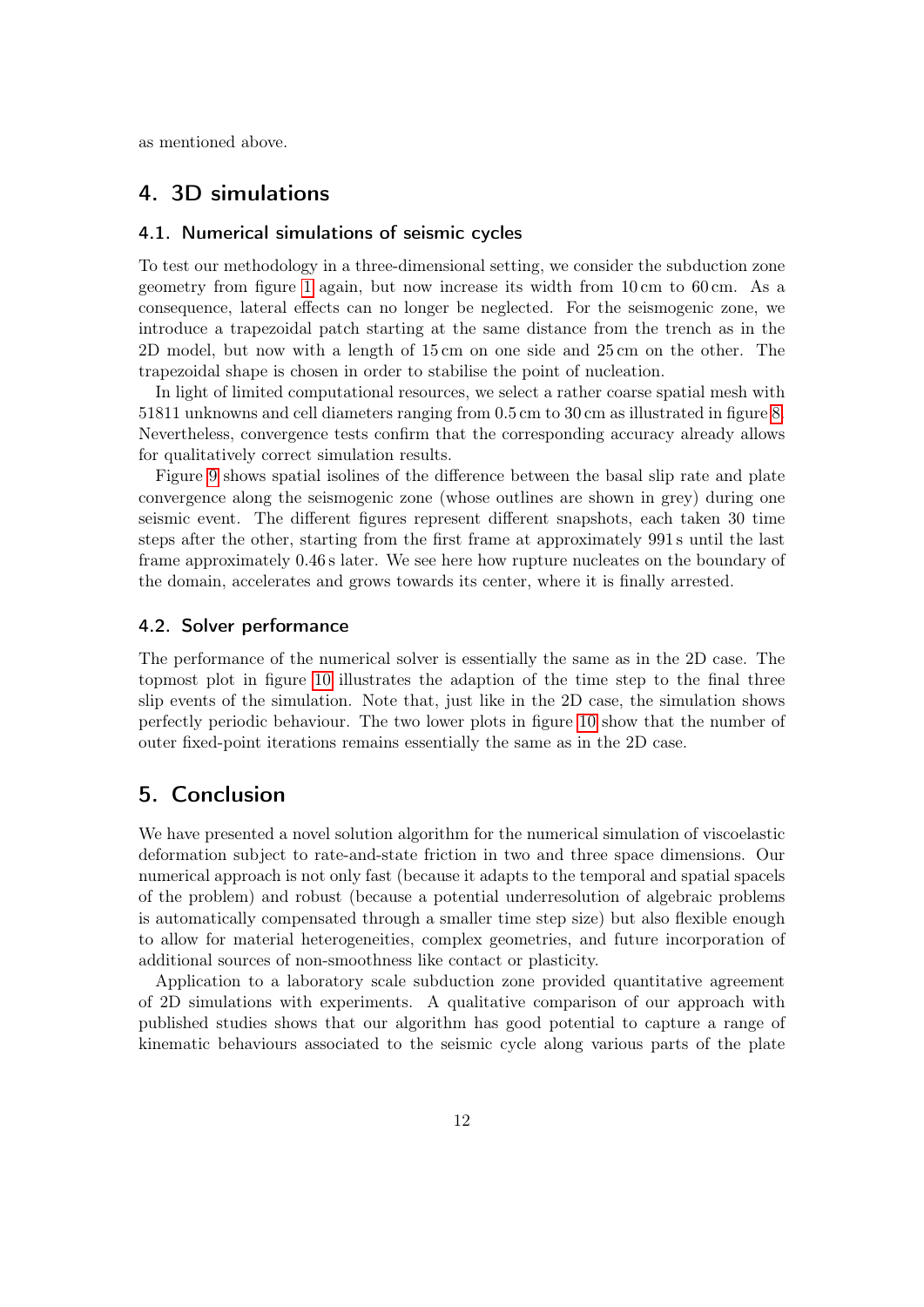<span id="page-12-0"></span>

(a) Complete view.

(b) View from below, with strongly refined seismogenic zone.

Figure 8: Computational domain for 3D simulations.

<span id="page-12-1"></span>

Figure 9: Spatial isolines of the basal slip rate relative to plate convergence at consecutive instants of time.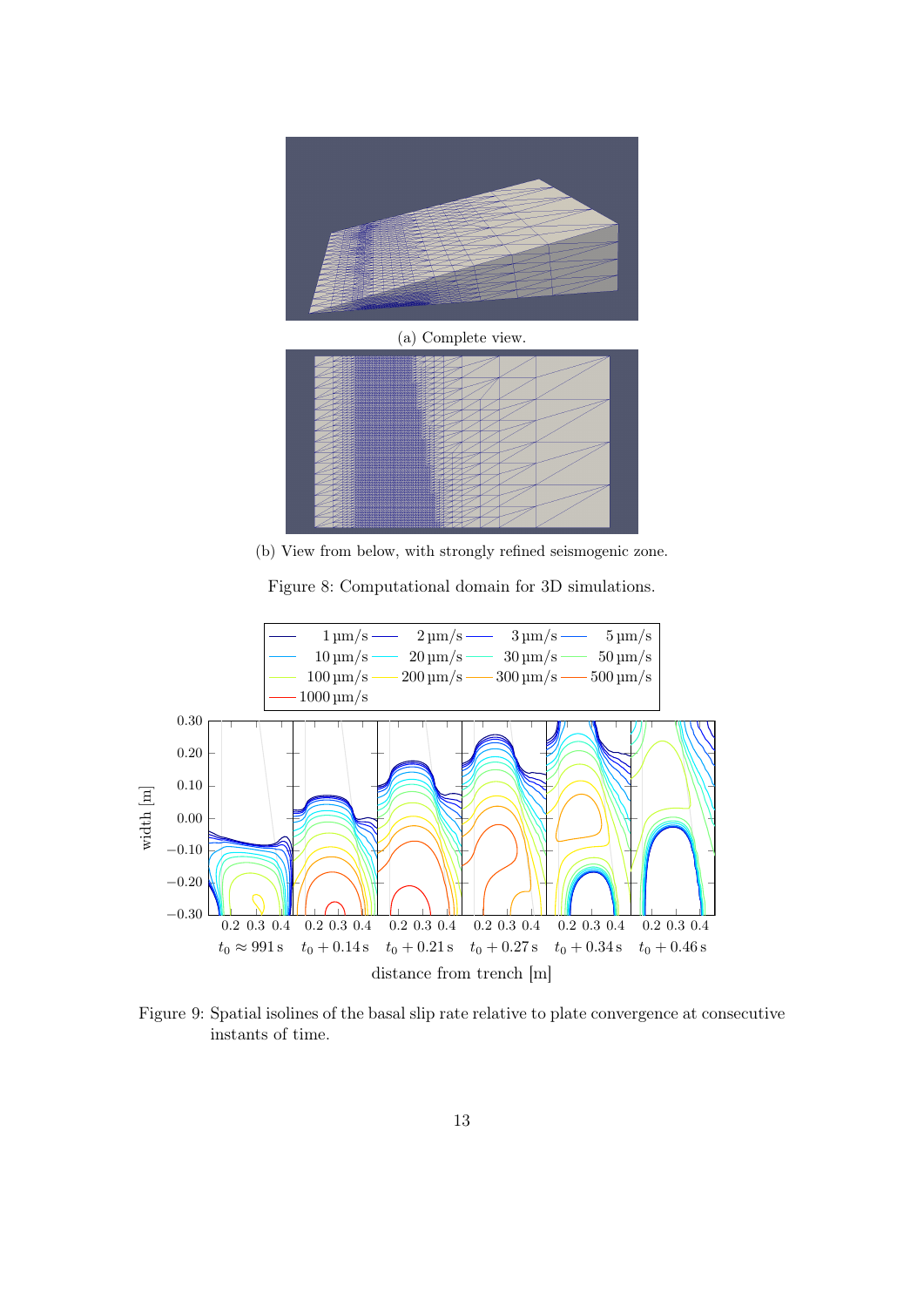<span id="page-13-4"></span>

Figure 10: Number of fixed-point iterations in relation to the adaptive time-step size.

interface contact: We identify slip acceleration preceding the main rupture as shown in several other studies (Liu et al. [2005\)](#page-16-5), decaying afterslip focused below the downdip end of coupling, or lateral excitation of slip events in 3D.

## A. Acknowledgements

This work was carried out in project B01 of the CRC 1114 supported by the German Research Foundation.

# References

- <span id="page-13-3"></span>Ampuero, J.-P. and Y. Ben-Zion (2008). "Cracks, pulses and macroscopic asymmetry of dynamic rupture on a bimaterial interface with velocity-weakening friction". In: Geophysical Journal International 173.2, pp. 674–692. DOI: [10.1111/j.1365-246X.2008.03736.x](https://doi.org/10.1111/j.1365-246X.2008.03736.x).
- <span id="page-13-0"></span>Andrews, D. J. (1976). "Rupture velocity of plane strain shear cracks". In: Journal Geophysical Research 81.32, pp. 5679-5687. DOI: [10.1029/JB081i032p05679](https://doi.org/10.1029/JB081i032p05679).
- <span id="page-13-2"></span>Barbot, S., N. Lapusta, and J.-P. Avouac (2012). "Under the Hood of the Earthquake Machine: Toward Predictive Modeling of the Seismic Cycle". In: Science 336.6082, pp. 707-710. doi: [10.1126/science.1218796](https://doi.org/10.1126/science.1218796).
- <span id="page-13-1"></span>Cochard, A. and R. Madariaga (1994). "Dynamic faulting under rate-dependent friction". In: pure and applied geophysics  $142.3-4$ , pp.  $419-445$ . DOI: [10.1007/BF00876049](https://doi.org/10.1007/BF00876049).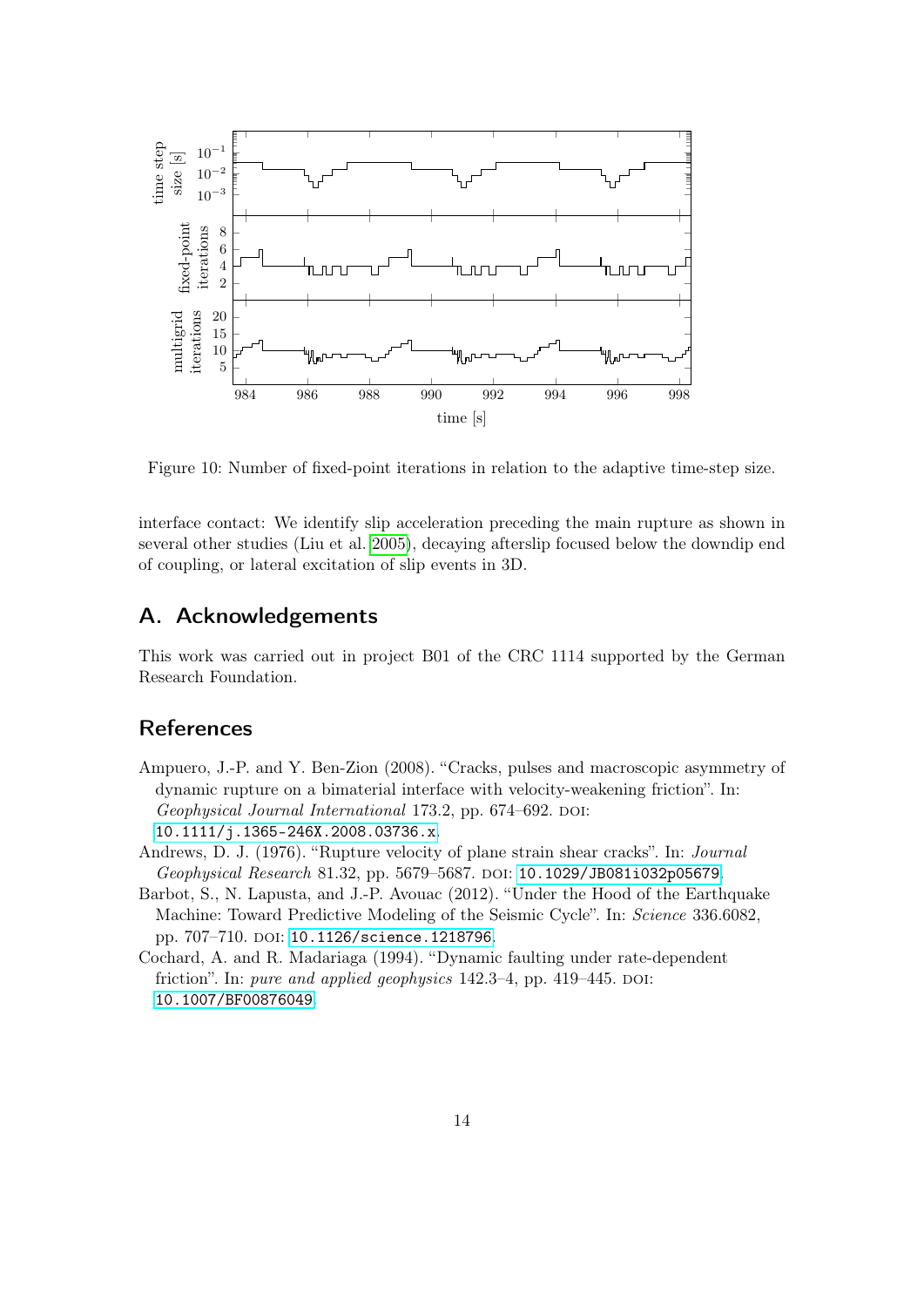<span id="page-14-0"></span>

| Parameter                          |                  | Unit                   | Simulation | Experiment                        |
|------------------------------------|------------------|------------------------|------------|-----------------------------------|
| Gravitational acceleration         |                  | m/s                    | 9.81       | 9.81                              |
| Bulk modulus                       |                  | MPa                    | 0.05       | 0.10                              |
| Poisson's ratio                    |                  |                        | 0.3        | unknown                           |
| Viscosity, upper region            |                  | kPas                   | 1          | unknown                           |
| Viscosity, lower region            |                  | kPas                   | 10         | 10                                |
| Mass density $\rho$ , upper region |                  | $\text{kg}/\text{m}^3$ | 900        | 900                               |
| Mass density $\rho$ , lower region |                  | $\text{kg}/\text{m}^3$ | 1000       | 1000                              |
| Cohesion $C$                       |                  | Pa                     | 10         | 10                                |
| Friction                           | L                | $\mu$ m                | 22.5       | unknown                           |
|                                    | $V_*$            | $\mu$ m/s              | 50         | 50                                |
|                                    | $\mu_*$          |                        | 0.7        | variable <sup><i>a</i></sup>      |
|                                    | $a$ , unstable   |                        | 0.002      | unknown $^b$                      |
|                                    | $a$ , stable     |                        | 0.020      | unknown <sup><math>c</math></sup> |
|                                    | $b-a$ , unstable |                        | 0.015      | 0.015                             |
|                                    | $b-a$ , stable   |                        | $-0.015$   | variable $^d$                     |
| Plate convergence velocity $v_0$   |                  | $\mu$ m/s              | 50         | 50                                |
| Experiment duration $T$            |                  | S                      | 1000       | 1000                              |

Table 1: Material parameters.

 $^a$  From 0.7 in the bulk to 0.8 in the seismogenic zone.

 $<sup>b</sup>$  Known upper bound: 0.002.</sup>

 $c$  Order of magnitude: 0.010 to 0.020.

<sup>d</sup> Order of magnitude:  $-0.020$  to  $-0.010$ .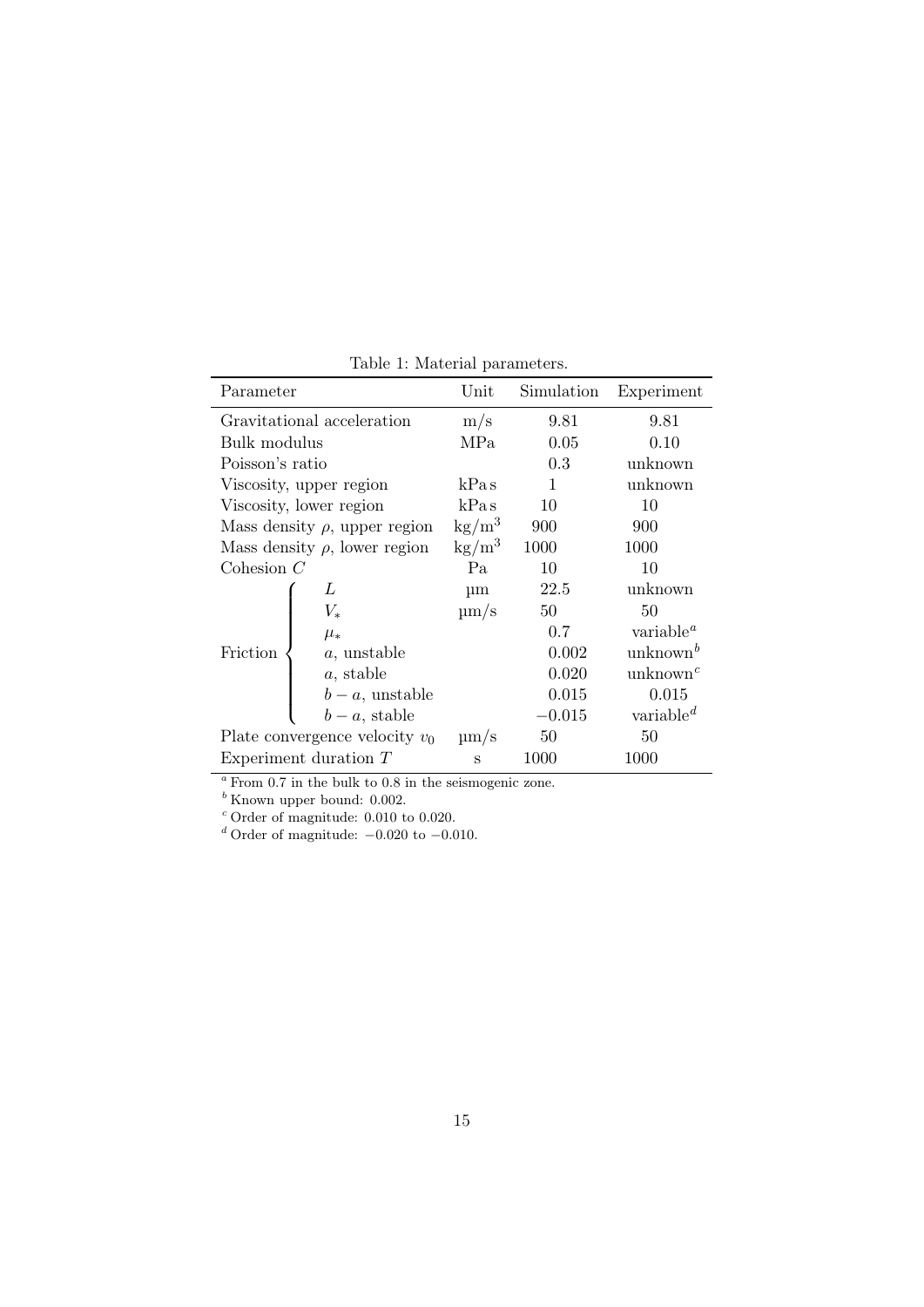- <span id="page-15-9"></span>Corbi, F. et al. (2013). "The seismic cycle at subduction thrusts: 1. Insights from laboratory models". In: Journal of Geophysical Research: Solid Earth 118.4, pp. 1483-1501. doi: [10.1029/2012JB009481](https://doi.org/10.1029/2012JB009481).
- <span id="page-15-1"></span>Das, S. and K. Aki (1977). "A numerical study of two-dimensional spontaneous rupture propagation". In: *Geophysical Journal International* 50.3, pp. 643–668. DOI: [10.1111/j.1365-246X.1977.tb01339.x](https://doi.org/10.1111/j.1365-246X.1977.tb01339.x).
- <span id="page-15-0"></span>Dieterich, J. H. (1979). "Modeling of Rock Friction: 1. Experimental Results and Constitutive Equations". In: Journal of Geophysical Research: Solid Earth 84.B5, pp. 2161-2168. DOI: [10.1029/JB084iB05p02161](https://doi.org/10.1029/JB084iB05p02161).
- <span id="page-15-10"></span>van Dinther, Y. et al. (2013). "The seismic cycle at subduction thrusts: 2. Dynamic implications of geodynamic simulations validated with laboratory models". In: Journal of Geophysical Research: Solid Earth 118.4, pp. 1502–1525. DOI: [10.1029/2012JB009479](https://doi.org/10.1029/2012JB009479).
- <span id="page-15-2"></span>Geubelle, P. H. and J. R. Rice (1995). "A spectral method for three-dimensional elastodynamic fracture problems". In: Journal of the Mechanics and Physics of Solids 43.11, pp. 1791-1824. DOI: [10.1016/0022-5096\(95\)00043-I](https://doi.org/10.1016/0022-5096(95)00043-I).
- <span id="page-15-7"></span>Gräser, C. (2011). "Convex minimization and phase field models". Dissertation. Freie Universität Berlin. URN: [urn:nbn:de:kobv:188-fudissthesis000000025553-5](http://www.nbn-resolving.org/urn:nbn:de:kobv:188-fudissthesis000000025553-5).
- <span id="page-15-11"></span>Gräser, C. and R. Kornhuber (2009a). "Multigrid methods for obstacle problems". In: Journal of Computational Mathematics 27.1, pp. 1–44.
- <span id="page-15-12"></span>Gräser, C., R. Kornhuber, and U. Sack (2013). "Time discretizations of anisotropic Allen–Cahn equations". In: IMA Journal of Numerical Analysis 33.4, pp. 1226–1244. DOI: [10.1093/imanum/drs043](https://doi.org/10.1093/imanum/drs043).
- <span id="page-15-13"></span>Gräser, C., U. Sack, and O. Sander (2009b). "Truncated Nonsmooth Newton Multigrid Methods for Convex Minimization Problems". In: Domain Decomposition Methods in Science and Engineering XVIII. Vol. 70. Lecture Notes in Computational Science and Engineering. Springer-Verlag, Berlin, pp. 129–136. isbn: 978-3642026775. doi: [10.1007/978-3-642-02677-5\\_12](https://doi.org/10.1007/978-3-642-02677-5_12).
- <span id="page-15-8"></span>Gräser, C. and O. Sander (2016). "TNNMG Methods for Block-Separable Minimization Problems". In preparation.
- <span id="page-15-4"></span>Kaneko, Y., N. Lapusta, and J.-P. Ampuero (2008). "Spectral element modeling of spontaneous earthquake rupture on rate and state faults: Effect of velocity-strengthening friction at shallow depths". In: Journal of Geophysical Research: Solid Earth 113.B9. B09317. DOI: [10.1029/2007JB005553](https://doi.org/10.1029/2007JB005553).
- <span id="page-15-3"></span>Kaneko, Y., J.-P. Avouac, and N. Lapusta (2010). "Towards inferring earthquake patterns from geodetic observations of interseismic coupling". In: Nature Geoscience 3.5, pp. 363-369. DOI: [10.1038/ngeo843](https://doi.org/10.1038/ngeo843).
- <span id="page-15-5"></span>Kato, N. (2004). "Interaction of slip on asperities: Numerical simulation of seismic cycles on a two-dimensional planar fault with nonuniform frictional property". In: Journal of Geophysical Research: Solid Earth 109.B12. B12306. DOI: [10.1029/2004JB003001](https://doi.org/10.1029/2004JB003001).
- <span id="page-15-6"></span>– (2014). "Deterministic chaos in a simulated sequence of slip events on a single isolated asperity". In: *Geophysical Journal International* 198.2, pp. 727–736. DOI: [10.1093/gji/ggu157](https://doi.org/10.1093/gji/ggu157).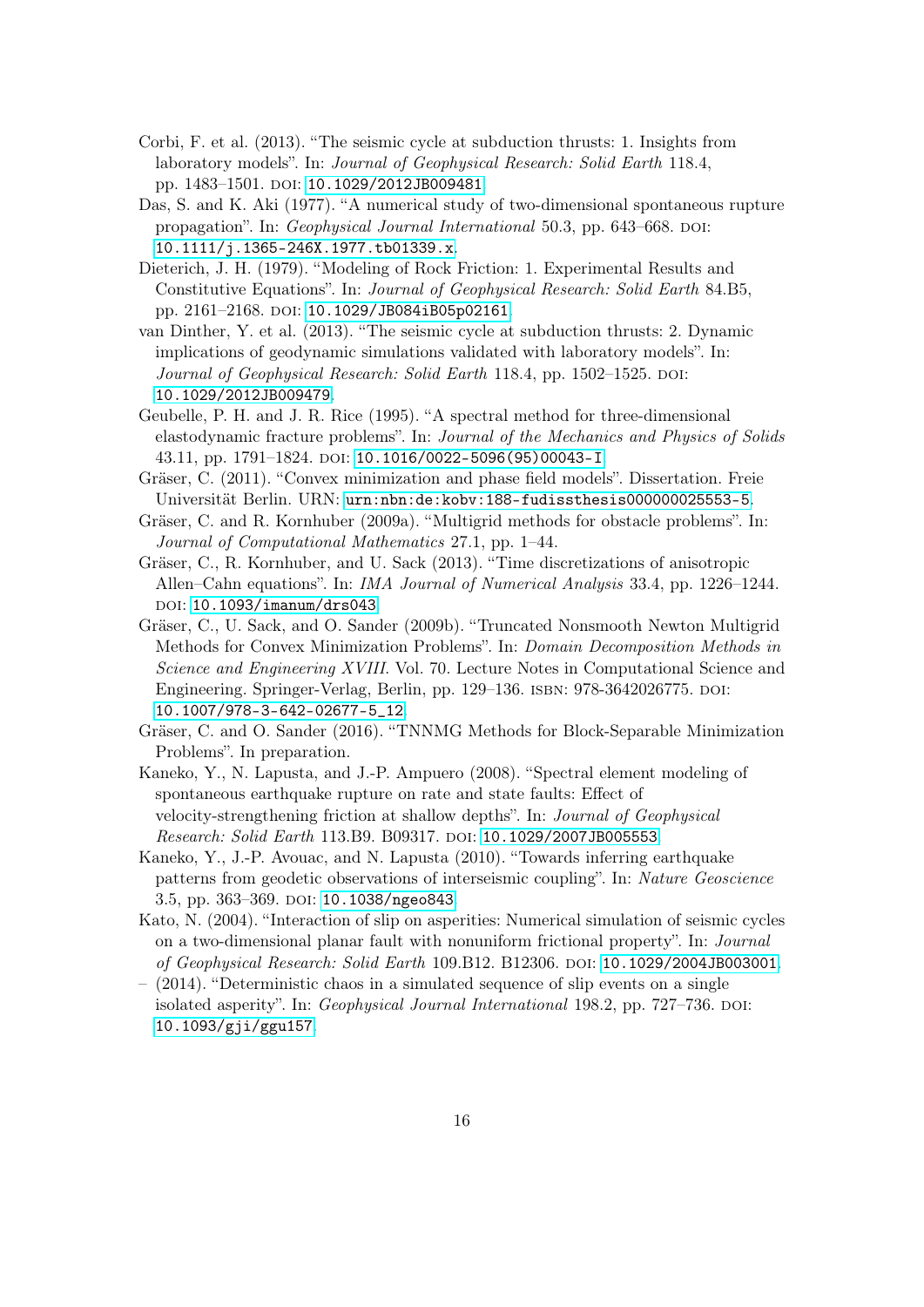- <span id="page-16-13"></span>Kikuchi, N. and J. T. Oden (1988). Contact Problems in Elasticity. Society for Industrial and Applied Mathematics. doi: [10.1137/1.9781611970845](https://doi.org/10.1137/1.9781611970845).
- <span id="page-16-3"></span>Lapusta, N. and Y. Liu (2009). "Three-dimensional boundary integral modeling of spontaneous earthquake sequences and aseismic slip". In: Journal of Geophysical Research: Solid Earth 114.B9. B09303. DOI: [10.1029/2008JB005934](https://doi.org/10.1029/2008JB005934).
- <span id="page-16-2"></span>Lapusta, N. et al. (2000). "Elastodynamic analysis for slow tectonic loading with spontaneous rupture episodes on faults with rate- and state-dependent friction". In: Journal of Geophysical Research: Solid Earth 105.B10, pp. 23765-23789. DOI: [10.1029/2000JB900250](https://doi.org/10.1029/2000JB900250).
- <span id="page-16-5"></span>Liu, Y. and J. R. Rice (2005). "Aseismic slip transients emerge spontaneously in three-dimensional rate and state modeling of subduction earthquake sequences". In: Journal of Geophysical Research: Solid Earth 110.B8. B08307. DOI: [10.1029/2004JB003424](https://doi.org/10.1029/2004JB003424).
- <span id="page-16-12"></span>Marone, Ch. (1998). "Laboratory-derived friction laws and their application to seismic faulting". In: Annual Review of Earth and Planetary Sciences 26.1, pp. 643–696. DOI: [10.1146/annurev.earth.26.1.643](https://doi.org/10.1146/annurev.earth.26.1.643).
- <span id="page-16-6"></span>Newmark, N. M. (1959). "A Method of Computation for Structural Dynamics". In: Journal of the Engineering Mechanics Division 85.3, pp. 67–94.
- <span id="page-16-4"></span>Pelties, C., A.-A. Gabriel, and J.-P. Ampuero (2014). "Verification of an ADER-DG method for complex dynamic rupture problems". In: Geoscientific Model Development 7.3, pp. 847-866. DOI: [10.5194/gmd-7-847-2014](https://doi.org/10.5194/gmd-7-847-2014).
- <span id="page-16-1"></span>Perrin, G., J. R. Rice, and G. Zheng (1995). "Self-healing slip pulse on a frictional surface". In: Journal of the Mechanics and Physics of Solids 43.9, pp. 1461–1495. doi: [10.1016/0022-5096\(95\)00036-I](https://doi.org/10.1016/0022-5096(95)00036-I).
- <span id="page-16-7"></span>Pipping, E., O. Sander, and R. Kornhuber (2013). "Variational formulation of rate- and state-dependent friction problems". In: Zeitschrift für Angewandte Mathematik und Mechanik. Journal of Applied Mathematics and Mechanics. DOI: [10.1002/zamm.201300062](https://doi.org/10.1002/zamm.201300062).
- <span id="page-16-8"></span>Pipping, E. (2014). "Dynamic problems of rate-and-state friction in viscoelasticity". Dissertation. Freie Universität Berlin. URN:

[urn:nbn:de:kobv:188-fudissthesis000000098145-4](http://www.nbn-resolving.org/urn:nbn:de:kobv:188-fudissthesis000000098145-4).

- <span id="page-16-0"></span>de la Puente, J., J.-P. Ampuero, and M. Käser (2009). "Dynamic rupture modeling on unstructured meshes using a discontinuous Galerkin method". In: Journal of Geophysical Research: Solid Earth 114.B10. B10302. DOI: [10.1029/2008JB006271](https://doi.org/10.1029/2008JB006271).
- <span id="page-16-11"></span>Rice, J. R. and Y. Ben-Zion (1996). "Slip complexity in earthquake fault models". In: Proceedings of the National Academy of Sciences 93.9, pp. 3811–3818. DOI: [10.1073/pnas.93.9.3811](https://doi.org/10.1073/pnas.93.9.3811).
- <span id="page-16-9"></span>Rosenau, M., J. Lohrmann, and O. Oncken (2009). "Shocks in a box: An analogue model of subduction earthquake cycles with application to seismotectonic forearc evolution". In: Journal of Geophysical Research: Solid Earth 114.B1. B01409. DOI: [10.1029/2008JB005665](https://doi.org/10.1029/2008JB005665).
- <span id="page-16-10"></span>Rosenau, M. et al. (2010). "Experimental insights into the scaling and variability of local tsunamis triggered by giant subduction megathrust earthquakes". In: Journal of Geophysical Research: Solid Earth 115.B9. B09314. doi: [10.1029/2009JB007100](https://doi.org/10.1029/2009JB007100).